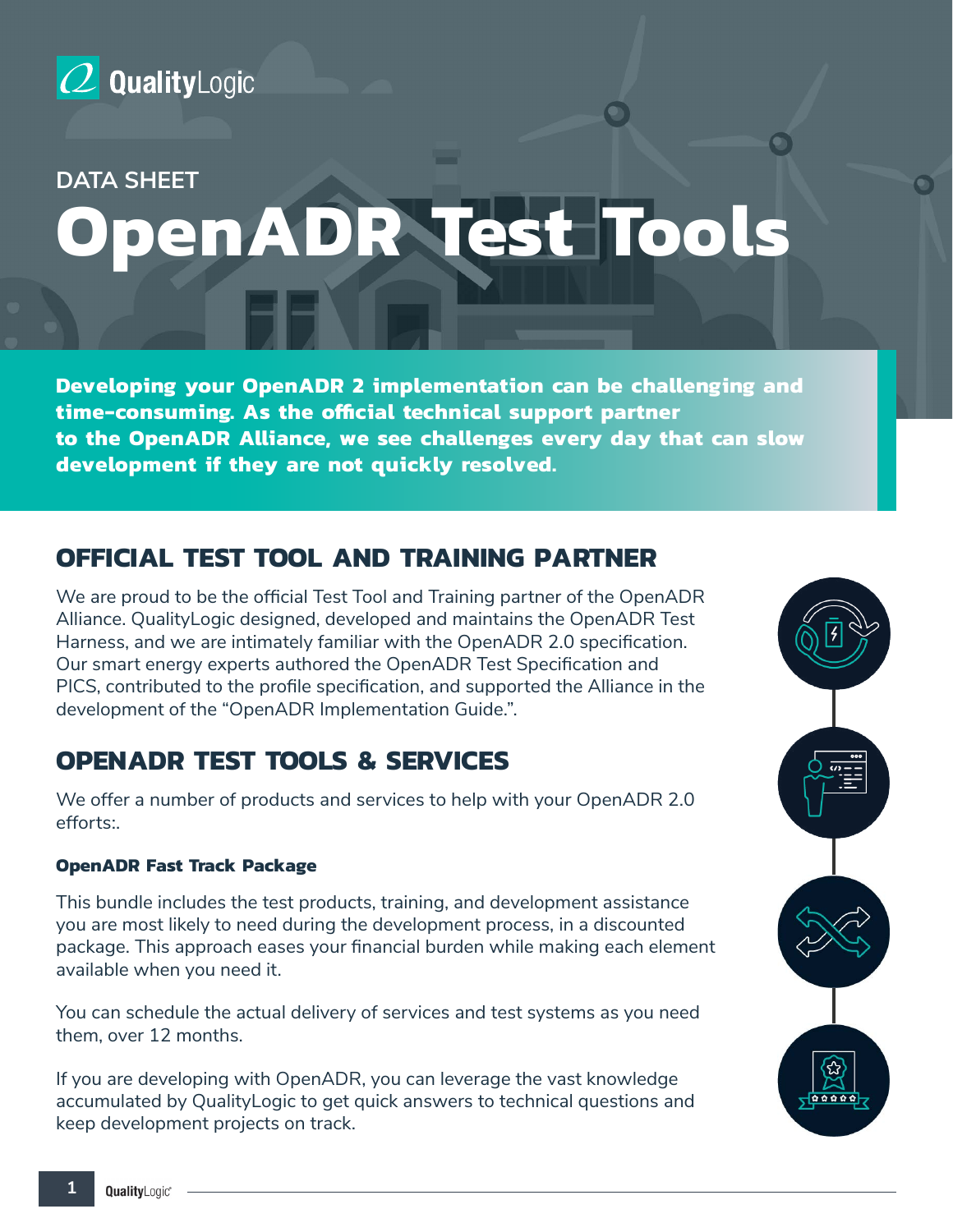The package includes:

- OpenADR 2.0 Development and Certification Test Harness
- OpenADR 2.0 Workshop
- Technical/Development Support

#### **OpenADR Certification Test Tool**

You can validate your product's conformance to the OpenADR certification requirements during your development process and prior to submitting your device for certification.

The OpenADR Test Tool is exactly the same one used by authorized OpenADR Certification Test Labs worldwide.

Each test case in the Certification Test Tools has a defined a set of prerequisites, a test scenario consisting of a sequence of VEN/VTN message exchanges, and an expected result. Execution of a test scenario will result in payload exchanges between the device under test and the Test Harness.

Several forms of analysis are performed on this payload exchange. We look at:

- Message interaction patterns are as expected, including correct response and request payloads
- Properly formed XML
- Conformance to OpenADR 2.0 schema
- Specific conformance rules defined in the OpenADR Profile Specification are followed
- The intent of the test case is met

The OpenADR 2.0 Demand Response Program Guide suggests OpenADR best practices for VTNs and VENs to help standardize the implementation of specific DR programs. We've implemented 16 new DR Guide test cases in the OpenADR Test Harness and you can use these to test specific DR Program designs.

#### **OpenADR Development Support**

Support from our OpenADR experts gives your team access to our in-depth knowledge: they get quick answers to technical questions to keep development projects on track.

Implementers get answers to questions that arise about implementation challenges.

Don't lose critical weeks getting up to speed on the technology or the Certification Test Tool. QualityLogic offers combined OpenADR 2 Development and Test Tool Support Contracts that easily pay for themselves in saved time and product development.